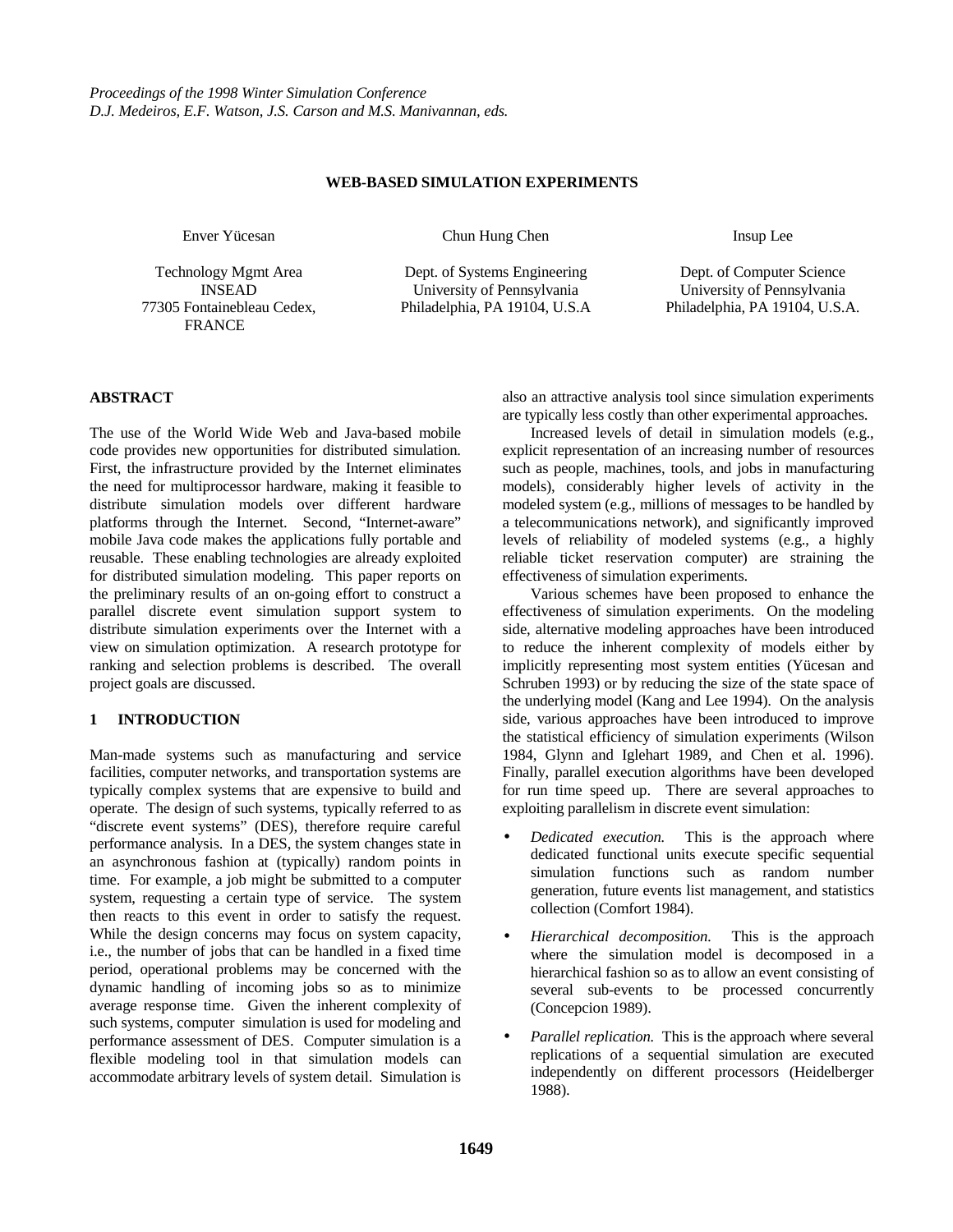• *Parallel execution.* This is the execution of a simulation model on a parallel computer by decomposing the simulation model implementation into a set of concurrently executing processes (Misra 1986).

Dedicated execution and hierarchical decomposition exploit the cost advantage of microcomputers and highbandwidth lines by partitioning the simulation problem and executing the parts in parallel. There are, however, inherent drawbacks in each of the approaches. In dedicated execution, the speedup tends to be very limited, as the management of the future events list becomes the bottleneck. The performance improvement in hierarchical decomposition is largely model-dependent. For example, some queueing network models have been successfully simulated in a distributed fashion by simulating each queueing node on a separate processor. For other models, however, decomposing the model for parallel execution is not trivial. Som and Sargent (1989) propose a conceptual algorithm for hierarchical decomposition. Lin (1992) introduces algorithms for critical path analysis aimed at uncovering inherent parallelism in simulation models.

In parallel replication, each processor must contain sufficient memory to hold the entire simulation model. This is becoming less of a constraint with the rapid advances in hardware. Nevertheless, one important problem remains: if one desires to distribute the experiment, where the results of one replication are used to determine which run to execute next, the execution of the overall experiment becomes once again sequential.

The application of parallel discrete event simulation (PDES) has therefore been limited. Until recently, parallel computers could be found only in research laboratories or large universities. Furthermore, system software to support large-scale distributed simulations remains scarce. Under these circumstances, the simulation community has largely been reluctant to explore the potential gains offered by this technology. In fact, this lack of acceptance by the simulation community has recently triggered a heated discussion about the future of PDES (Fujimoto 1993).

We view the Internet and the web-based technologies as key enablers for conducting large-scale distributed simulation experiments. Our research is aimed at developing a scalable software architecture that would support PDES. This paper describes the research prototype of such a software architecture. This architecture will ultimately be used to investigate the impact of the Internet and web-based technologies on PDES with a particular focus on the design of distributed simulation experiments and simulation optimization. The paper is organized as follows: Section 2 describes the implementation platform. Section 3

provides an example of parallel replication schemes for ranking and selection in which computational effort is allocated dynamically to competing designs in an intelligent fashion (Chen et al 1996). Section 4 briefly describes the on-going work in this domain and the overall goals of the research initiative.

# **2 IMPLEMENTATION PLATFORM**

There exist several Java-based distributed simulation platforms (Page et al. 1997). These platforms, however, focus almost exclusively on distributed modeling or parallel execution of a single simulation replication rather than fullscale experimentation and optimization.

Infrastructure for Distributed Enterprise Simulation, IDES, (Nicol et al. 1997) is a parallel simulation framework for large-scale enterprise simulations. More specifically, IDES is a simulation tool for analyzing complex system models to discover the collective behavior of the system through the interaction of detailed individual sub-model simulations. Such an experiment is typically referred to as *enterprise simulation*. Enterprise simulation necessitates the interoperability of models constructed under different formalisms such as discrete event models and differential equations. Since our focus is on the simulation of DES, the functionality of the proposed software system need not be as far reaching as that of IDES. However, IDES's capability of coordinating the execution of independent sub-models serves as a crucial benchmark for the coordination of distributed simulation experiments.

Multimodeling Object-Oriented Simulation Environment, MOOSE, (Fishwick 1997) is a modeling environment that supports the development of models under various formalisms and the sharing of those models through a web-based environment. MOOSE focuses on objectoriented modeling and promotes the possibility of integrating those models seamlessly with others found in model repositories throughout the Internet. In developing our software architecture, we follow the model management protocols and web interfacing approaches deployed by MOOSE.

We develop a PDES Support System to coordinate the execution of distributed simulation experiments, as illustrated in Figure 1. The research prototype of the PDES Support System possesses the following capabilities:

*@ Site i:* The site, a personal computer or a workstation, is equipped with a web browser which supports the Internet communication protocols (TCP/IP). The communication infrastructure is crucial in managing the messages during the parallel execution of a simulation replication.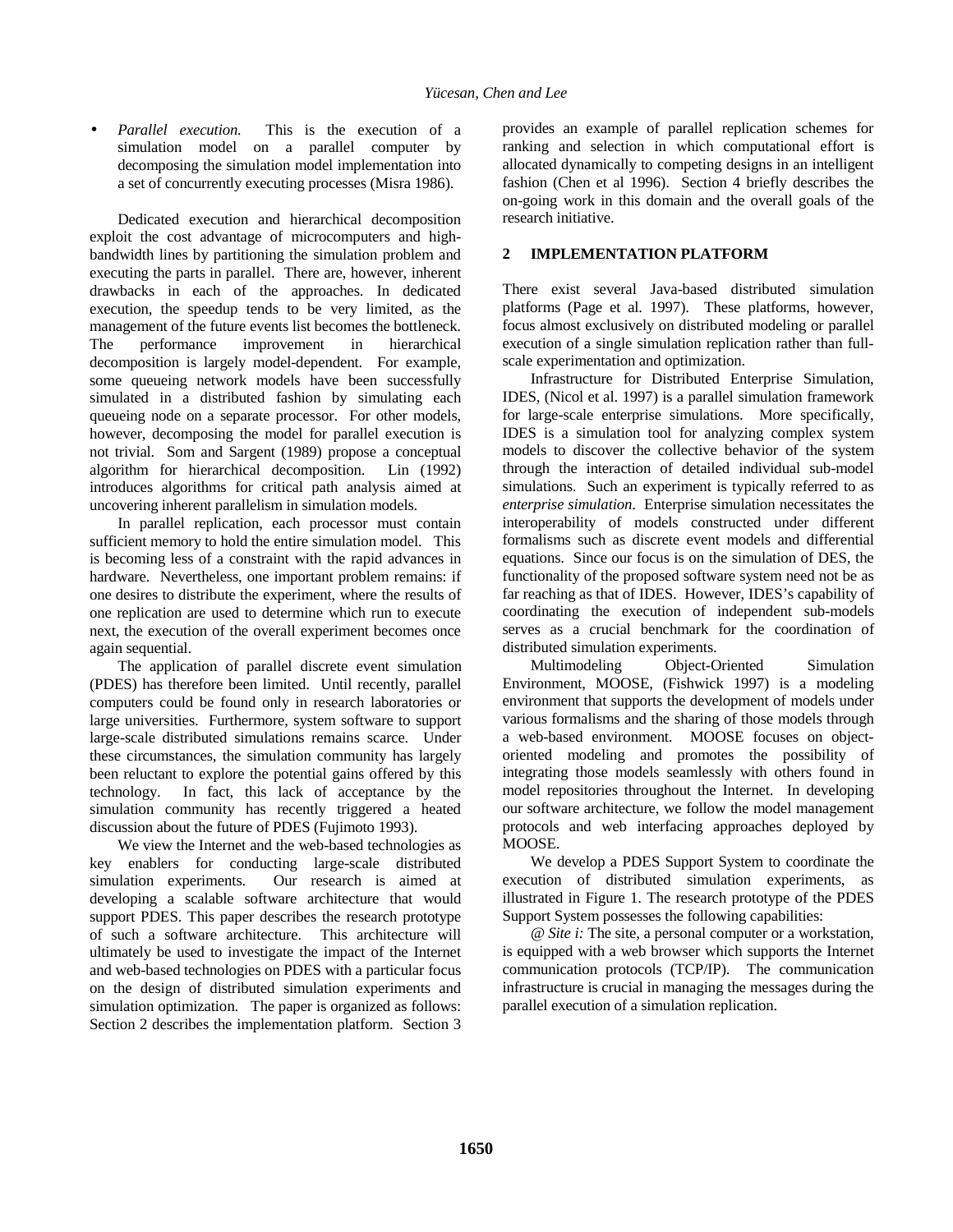#### *Web-Based Simulation Experiments*



Figure 1: PDES Support System to Coordinate Distributed Experiments

*The PDES Support System:* This is a central platform on the host machine that plans parallel simulation experiments and dynamically manages their execution. Via the Internet, the system has access to a (large) number of sites, which can be dynamically selected to execute a parallel replication as part of an experimental design. Further technical details on the Experiment Planner (OCBA) are provided in Section 3.

The system also has data collection and analysis capabilities. Output data from each individual processor are collected and analyzed to decide what other replications to run and where to execute the additional replications. In this setting, scalability implies the dynamic deployment of any number of processors as required by the experimental plan.

Finally, the system contains a reporting mechanism which compiles and presents the results of the parallel experiment. The reports will ultimately be in a multimedia format, consisting of tabular and graphical summaries as well as brief animations of the underlying simulation model to depict the dynamic behavior of the system.

We should point out that both the World Wide Web and the Java-based technologies already offer a set of capabilities to facilitate web-based simulation. Key features of web technology include (Ferscha and Richter 1997):

• Transparency of network heterogeneity: Interoperability of different networks is achieved through well-defined, standardized protocols such as HTTP and CGI. The HTTP protocol defines a uniform information transport mechanism, while CGI establishes the interface between a web server and arbitrary programs executing on the same machine.

- Transparency of operating system heterogeneity: The Java virtual machine, a platform-neutral architecture definition, provides a uniform processing environment due to its integration into standard web browsers.
- Transparency of user interface heterogeneity: Along with Java, a class library for user interface programming now exists to support standardized concepts for graphical interfaces. Dynamic retrieval of classes from the net, run-time linking, significantly enriches user interfaces.

The dynamic web environment raises questions on such crucial issues as network congestion, communication reliability, and network security. The immediate objective of our work is to establish the feasibility of Internet-based approaches to distribute simulation experiments with an emphasis on stochastic optimization. Our first concern is therefore capability rather than run-time performance. Issues of portability, maintainability, and conformance to standards are crucial in demonstrating the feasibility of PDES over the Internet. Our second concern is execution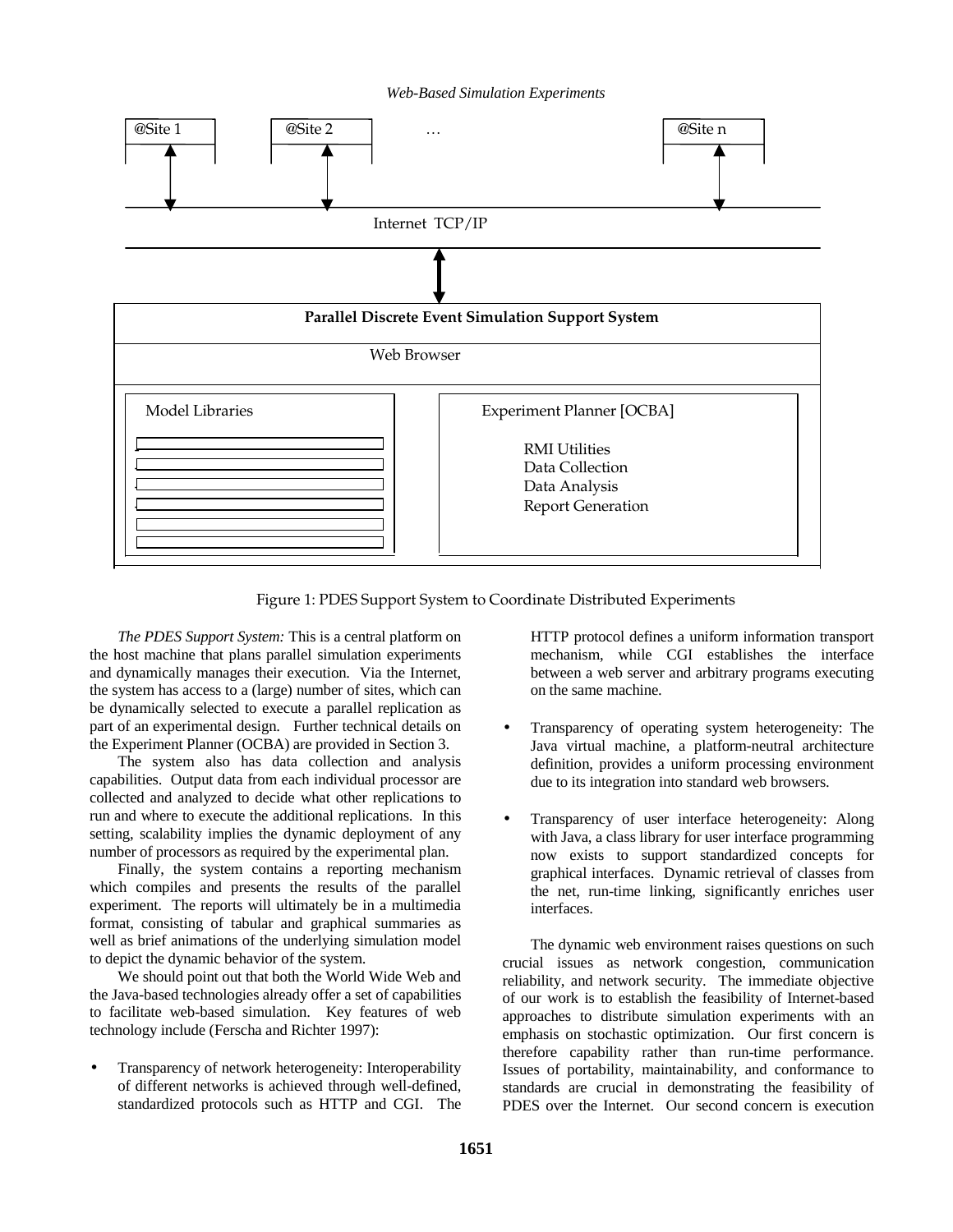speed, which will be addressed both by designing intelligent distribution algorithms and by taking advantage of emerging techniques aimed at speeding up communication over the Internet.

#### **3 A RESEARCH PROTOTYPE**

In addition to distributing model execution and experimentation, we use the parallel environment in distributing simulation optimization algorithms such as rapid learning (Cassandras 1993) and optimal computing budget allocation (Chen et al. 1996). These optimization algorithms have thus far been tested on sequential computing environments, while significant speed up can be obtained through parallel execution.

This paper focuses on *optimal computing budget allocation* (OCBA), which is a scheme aimed at improving the efficiency of ranking and selection procedures in simulation. Chen et al. (1996) formulate the procedure of selecting the best design as an optimization problem, which optimally allocates a computing budget and processors to the designs under evaluation. Denote *SQ* as the overall simulation quality. Examples of *SQ* include the mean squared error of the performance measure or the probability of correctly selecting the true best design. Also denote by *Ni* the number of simulation replications for design *i* and by *k* the total number of alternative designs. If the simulation experiment is executed sequentially on a single processor, the budget allocation problem can be expressed as:

$$
\max_{N_1, \dots, N_k} sQ
$$
  
s.t.  $N_1 + N_2 + \dots + N_k = B$ ,

where  $B$  is the given computing budget. Chen et al. (1996) present a solution technique to this budget allocation problem. The underlying ideas are as follows. Intuitively, some inferior designs can be discarded at an early stage of the simulation experiment. As the experiments proceed, other designs can be further ignored when higher simulation accuracy for the remaining designs is obtained. This procedure is repeated until a desired probability of correct selection is achieved. In doing so, less computational effort is spent on simulating inferior designs and, hence, the overall simulation time is reduced. Ideally, we want to optimally choose the number of simulation replications for all designs to minimize the total simulation cost, while obtaining the desired correct selection probability. The question is therefore equivalent to optimally decide which designs will receive additional computing budget for continuing the simulation further or to find an optimal way to reach an optimal design.

Preliminary tests indicate that the proposed technique is significantly faster than the traditional two-stage procedures (Dudewicz and Dalal 1975 and Rinott 1977) for a 10-design G/G/1 queueing system. Furthermore, this technique provides an optimal way to reach an optimal design.

Our research prototype extends the idea of optimal budget allocation to multiple-processor environments. The budget allocation technique can effectively manage limited computing resources, including a limited number of computers and/or computation time. This technique is extended to the multiple-processor environment in the following way: For a single-processor environment, the improvement in the probability of correct selection if design *i* is simulated is evaluated for all *i*'s. Then the design with maximum estimated correct selection probability improvement is chosen to perform the simulation. A quick approach for the case of having *m* processors is that we select *m* design alternatives for further simulation each time. To maximize actual correct selection probability, we select those *m* designs which have top-*m* estimated improvement of correct selection probability.

**Example:** For illustration, a two-station tandem queueing network is considered. The customers arrive to the first station with an interarrival time distributed uniformly. The design alternatives are concerned with the selection of servers for the two stations. Since the performance measure of interest is the average sojourn time, high service rates are desirable. We consider twelve designs, where design #12 provides the fastest service, hence, minimizes the average sojourn time. The user interface of a representative run is shown in Figure 2.

The current implementation, which focuses on feasibility, distributes the execution of the individual threads over a group of available servers. Initially, each design alternative is run for a fixed number of replications. Each replication is executed as an individual thread. Once the execution of a thread is completed, the simulation output is returned to the Experiment Planner in the PDES Support System to update the approximate probability of correct selection (APCS) using a Bayesian framework. This probability is then used to allocate further computation budget (i.e., additional number of replications) to competing design alternatives. Once the additional number of replications is determined, the new threads are assigned to available servers for further execution. The procedure is repeated until the APCS achieves the desired value.

For further gains in efficiency, we are currently moving toward a scheme of predicting the m designs that have the greatest combined improvement of APCS. This approach moves beyond finding the "top m" designs, as we would be analyzing their impact as a group, rather than their individual contribution.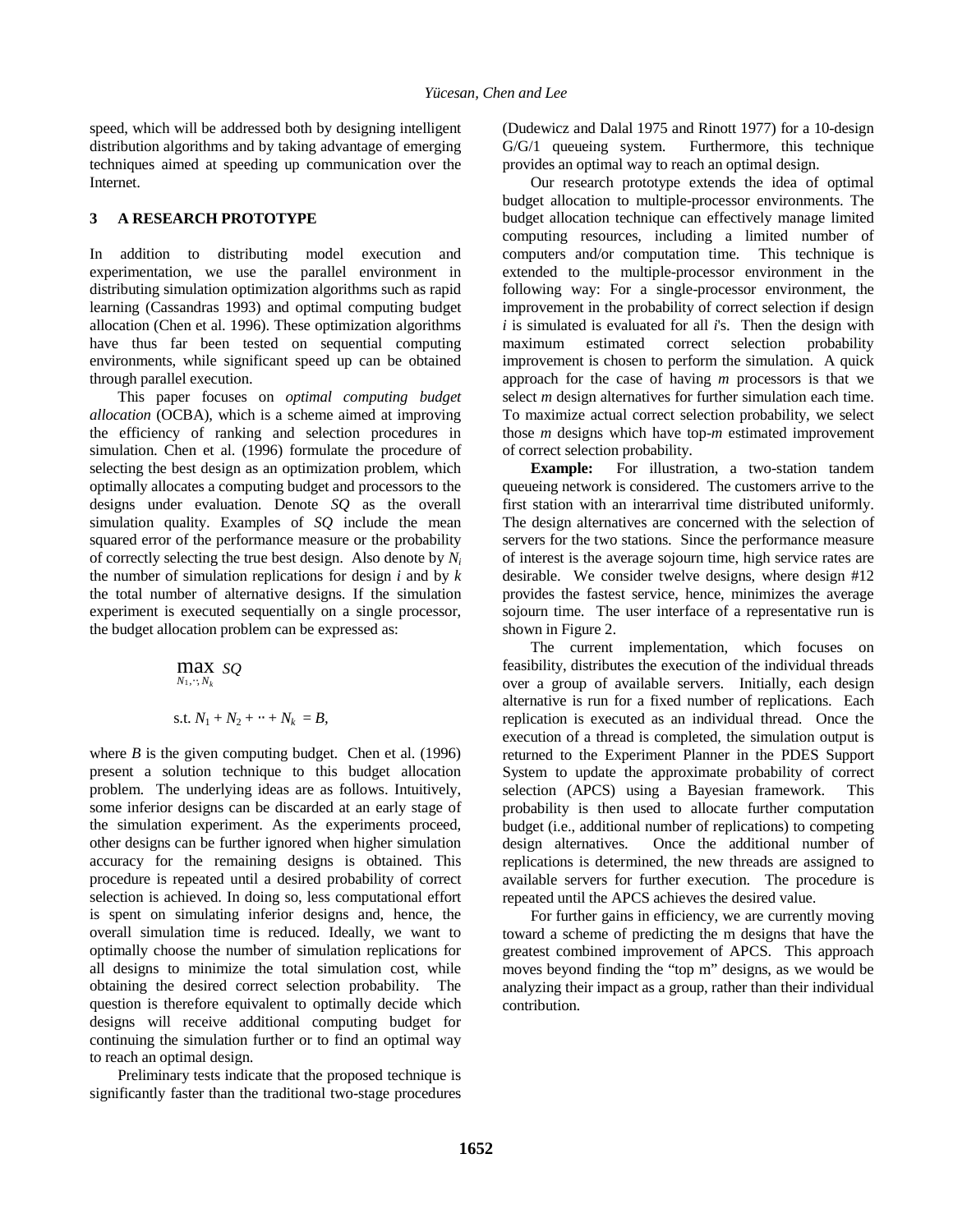

### *Web-Based Simulation Experiments*

Figure 2: OCBA Implementation for Distributed Ranking and Selection

## **4 CONCLUDING REMARKS**

This paper reports on the preliminary results of an on-going effort to construct a PDES Support System to distribute simulation experiments over the Internet with a view on simulation optimization. A research prototype for a ranking and selection problem is described.

We believe that the use of the World Wide Web and Java-based mobile code as the enabling technologies will provide a breakthrough for distributed simulation. First, the infrastructure provided by the Internet eliminates the need for multiprocessor hardware. It is already feasible to distribute simulation models over different hardware platforms through the Internet. Second, "Internet-aware" mobile Java code makes the applications fully portable and reusable.

The ultimate goal of this research initiative is to develop a scalable software architecture that would support parallel experimentation with discrete event simulation models. This architecture will then be used to explore the impact of the Internet and web-based technologies on parallel discrete event simulation with a particular focus on the design of distributed simulation experiments and simulation optimization.

## **ACKNOWLEDGMENTS**

The authors thank Tagar C. Olson and Sy Damle for their invaluable programming assistance.

## **REFERENCES**

- Cassandras, C.G. 1993. *Discrete Event Systems: Modeling and Performance Analysis.* Aksen Associates, Inc.
- Chen, C. H., H.C. Chen, and L. Dai. 1996. A gradient approach of smartly allocating computing budget for discrete event simulation, In *Proceedings of the Winter Simulation Conference*. 398-405.
- Comfort, J.C. 1984. The simulation of a master-slave event set processor. *Simulation*. 42: 117-124.
- Concepcion, A.I. 1989. A hierarchical computer architecture for distributed simulation. *IEEE Transactions on Computing*. C-38: 311-319.
- Dudewicz, E. J. and S. R. Dalal. 1975. Allocation of observations in ranking and selection with unequal variances. *Sankhya.* B-37: 28-78.
- Ferscha, A. and M. Richter. 1997. Java based conservative distributed simulation. In *Proceedings of the Winter Simulation Conference.* 381-388.
- Fishwick, P.A. 1997. Web-based simulation. In *Proceedings of the Winter Simulation Conference*. 100- 102.
- Fujimoto, R.M. 1993. Parallel discrete event simulation: will the field survive? *ORSA Journal on Computing*. 5: 218- 230.
- Glynn, P.W. and D.L. Iglehart. 1989. Importance sampling for stochastic simulations, *Management Science*. 35: 1367-1392.
- Heidelberger, P. 1988. Discrete event simulations and parallel processing: statistical properties. *SIAM Journal Scientific and Statistical Computing*. 9: 1114-1132.